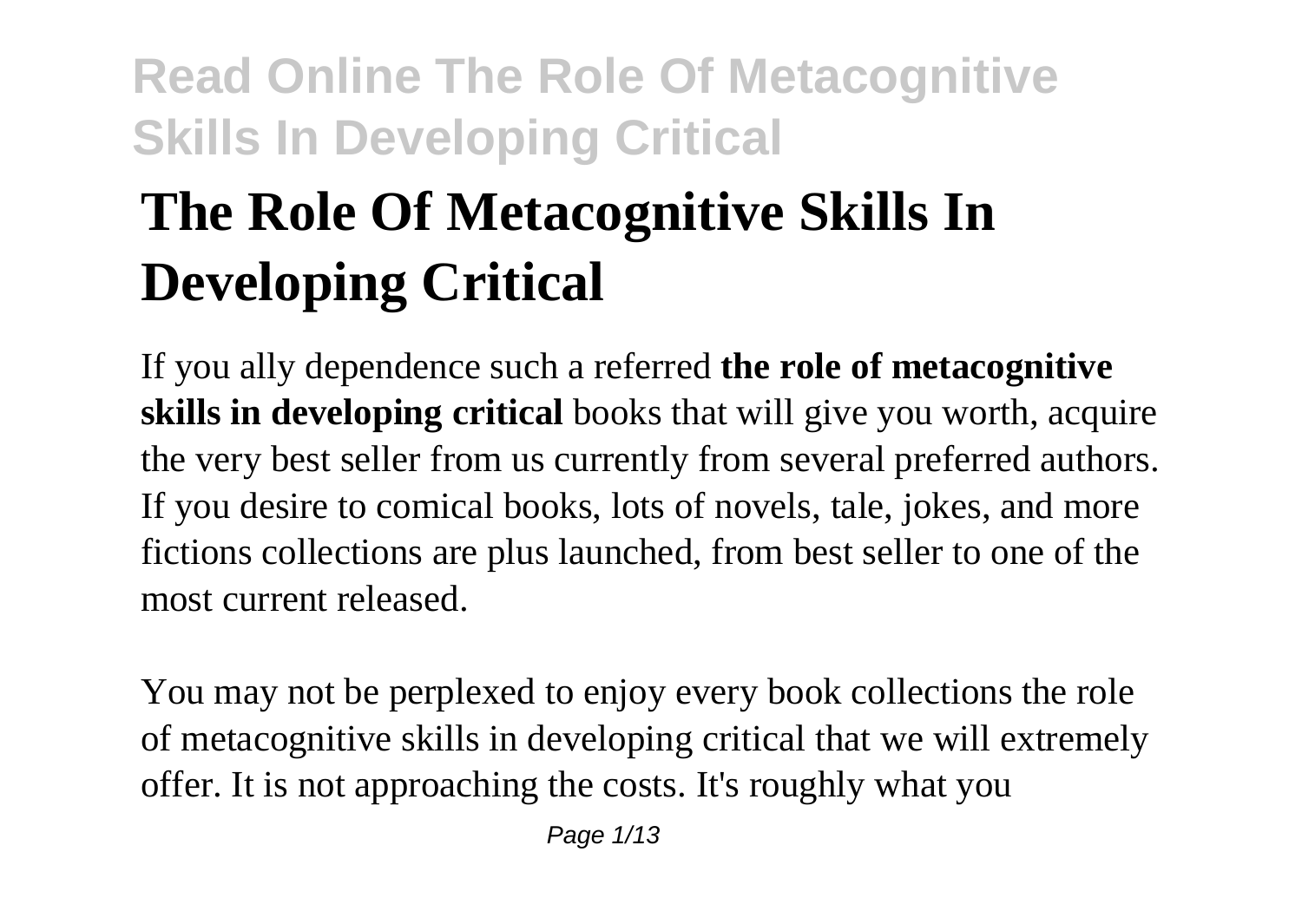dependence currently. This the role of metacognitive skills in developing critical, as one of the most lively sellers here will categorically be accompanied by the best options to review.

*ASEE International Forum 2017: The Role of Metacognitive Skills in Engineering Education Metacognition: The Skill That Promotes Advanced Learning What is metacognition? (Exploring the Metacognition Cycle)* Metacognition (Module 1) Introducing Metacognitive Learning Strategies Good Thinking! — That's so Meta(cognitive)! Fostering Metacognitive Skills and Critical Thinking in the Classroom Overview on Metacognition What is Metacognition | Explained in 2 min*Increasing Metacognitive Engagement | Neil J Anderson Connections XXXI - The Role of Metacognition in Effective Tutoring: Teaching Students* Page 2/13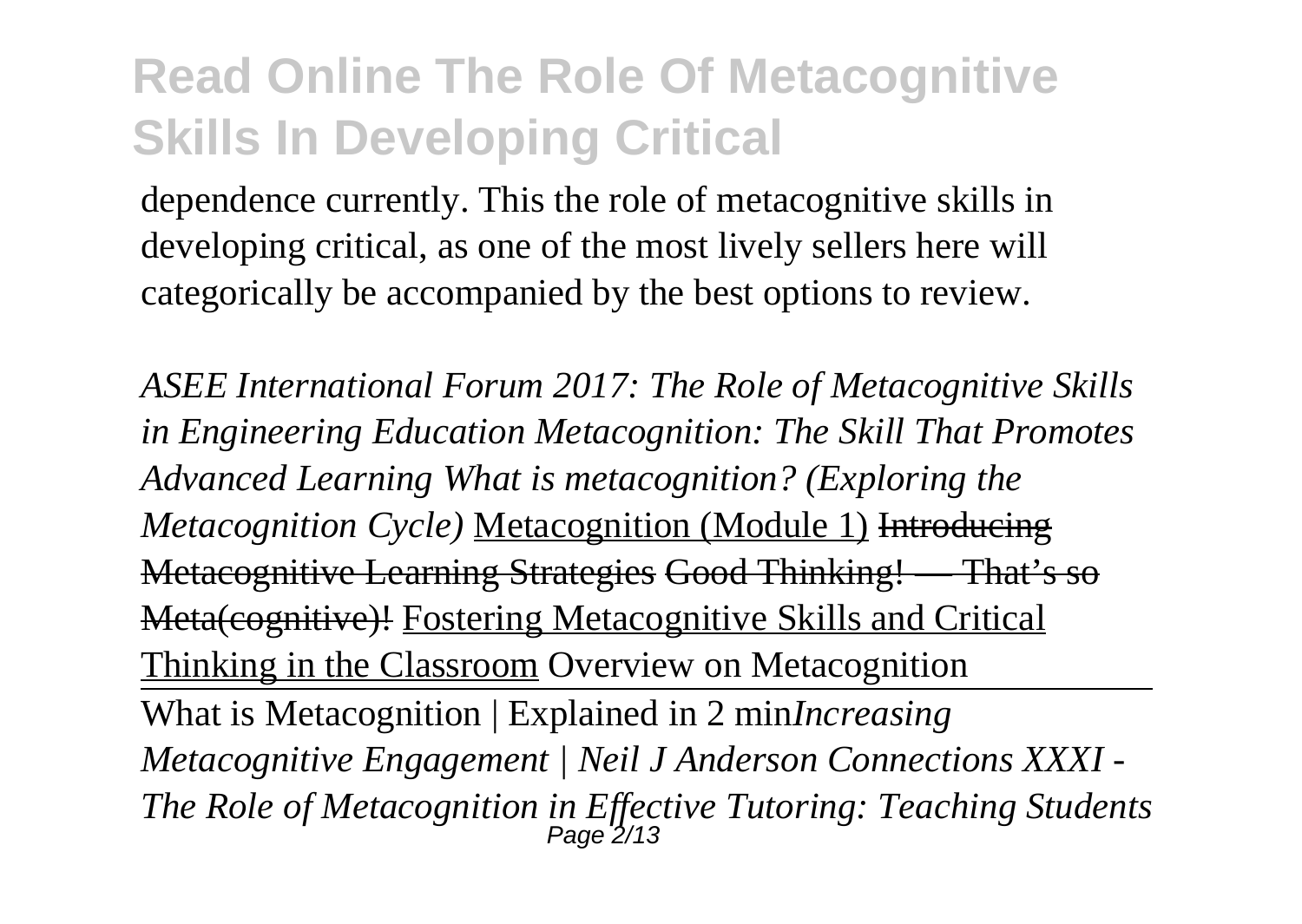*HOW to Lean Learn how to enhance Metacognitive Skills in students.* Analytical Thinking in 4 Steps **How to Get the Most Out of Studying: Part 1 of 5, \"Beliefs That Make You Fail... Or Succeed\"** *Creative thinking - how to get out of the box and generate ideas: Giovanni Corazza at TEDxRoma LEARNING STRATEGIES\_ METACOGNITION AND COGNITION* Planet Omar Accidental Trouble Magnet What Is Metacognition? 3 Key Points To Remember **Metacognition in the classroom** How to think, not what to think | Jesse Richardson | TEDxBrisbane The Power of Metacognition *Adult Learning Techniques (part 1 of 6)* METACOGNITIVE READ ALOUD | Planet Omar Metacognitive Learning Strategies - Adult Learning Learn how to enhance Metacognitive Skills in students. METACOGNITION VIDEO LESSON(eng) - NJYC, MAL 2020 What is METACOGNITION? Page 3/13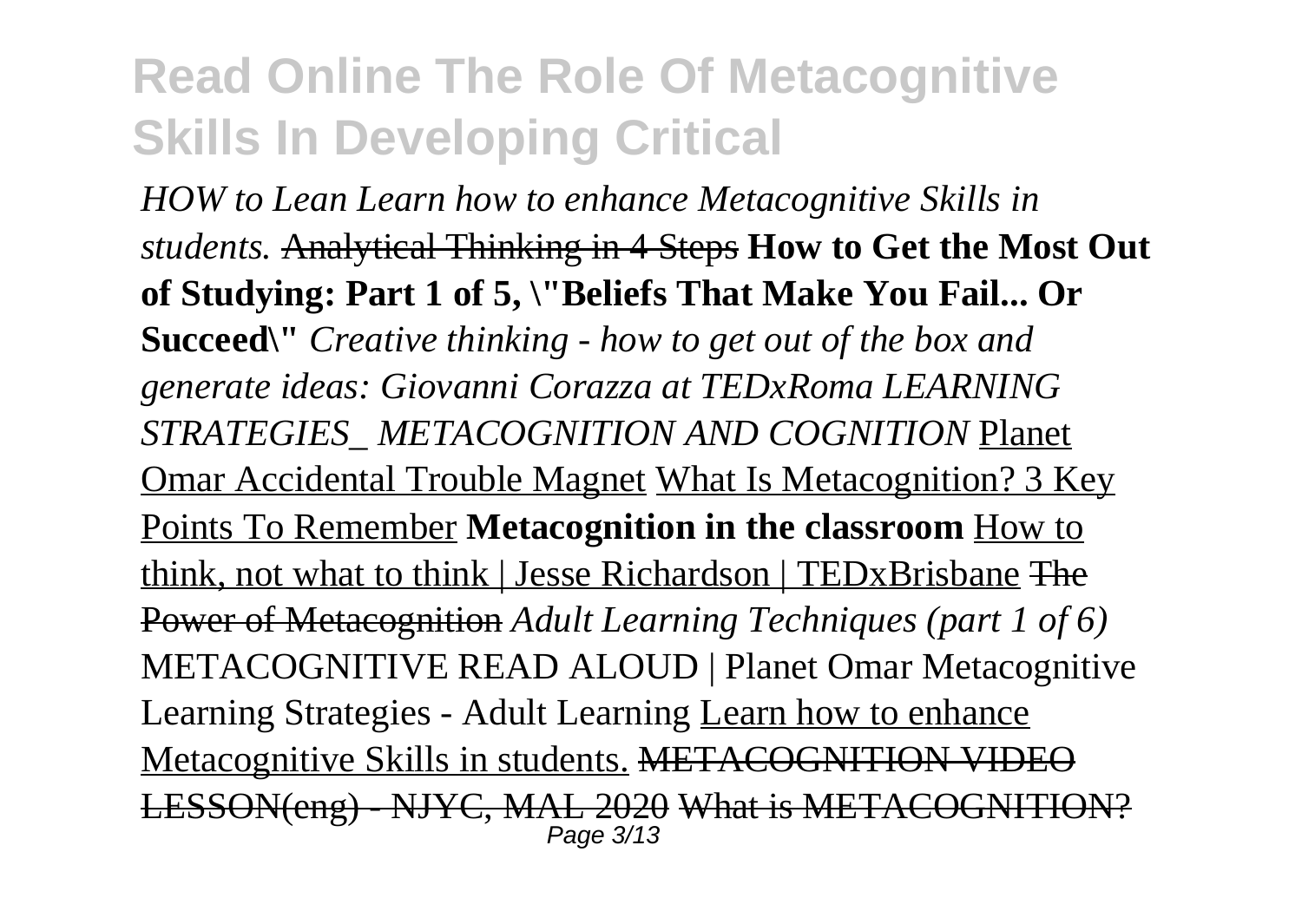#### What does METACOGNITION mean? METACOGNITION meaning \u0026 explanation *Teaching for Metacognition Thinking About Thinking: How to Challenge \u0026 Change Metacognitive Beliefs | Katy O'Brien | TEDxUGA*

Dr. Zhou Dong on teaching metacognitive learning strategies to students*The Role Of Metacognitive Skills*

Metacognition, simply put, is the process of thinking about thinking. It is important in every aspect of school and life, since it involves self-reflection on one's current position, future goals, potential actions and strategies, and results. At its core, it is a basic survival strategy, and has been shown to be present even in rats.

*The Role of Metacognition in Learning and Achievement | KQED* (PDF) The Role of Metacognitive skills in Developing Critical Page 4/13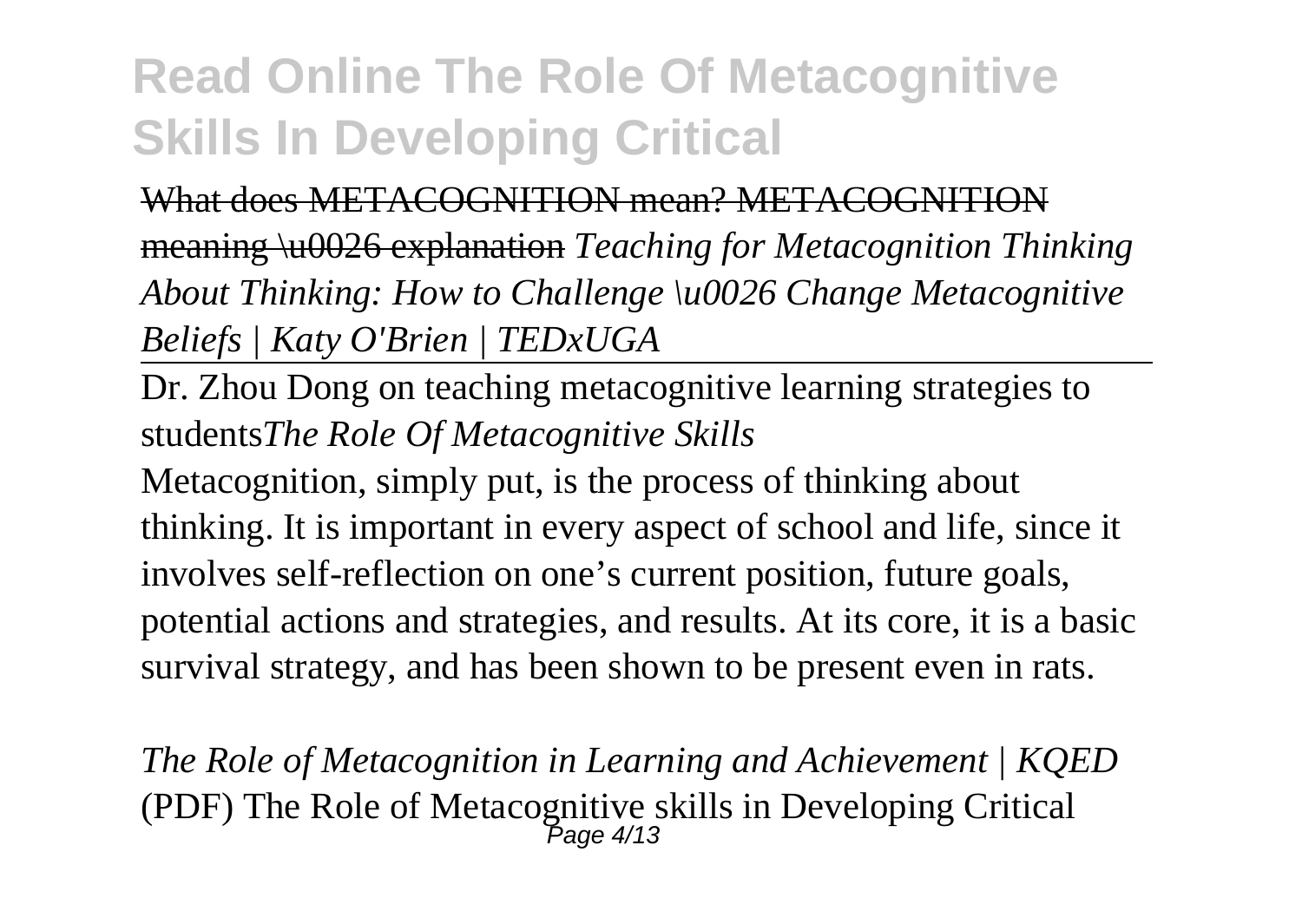Thinking | Carlo Magno - Academia.edu The study investigated the influence of metacognition on critical thinking skills. It is hypothesized in the study that critical thinking occurs when individuals use their underlying metacognitive skills and strategies that increase the probability

*(PDF) The Role of Metacognitive skills in Developing ...* The role of metacognitive skills in developing critical thinking

*(PDF) The role of metacognitive skills in developing ...* The Role of Metacognition in Learning An awareness of the learning process can improve learning dramatically (e.g. How People Learn, NRC 2000). Yet students are rarely taught how to develop this awareness.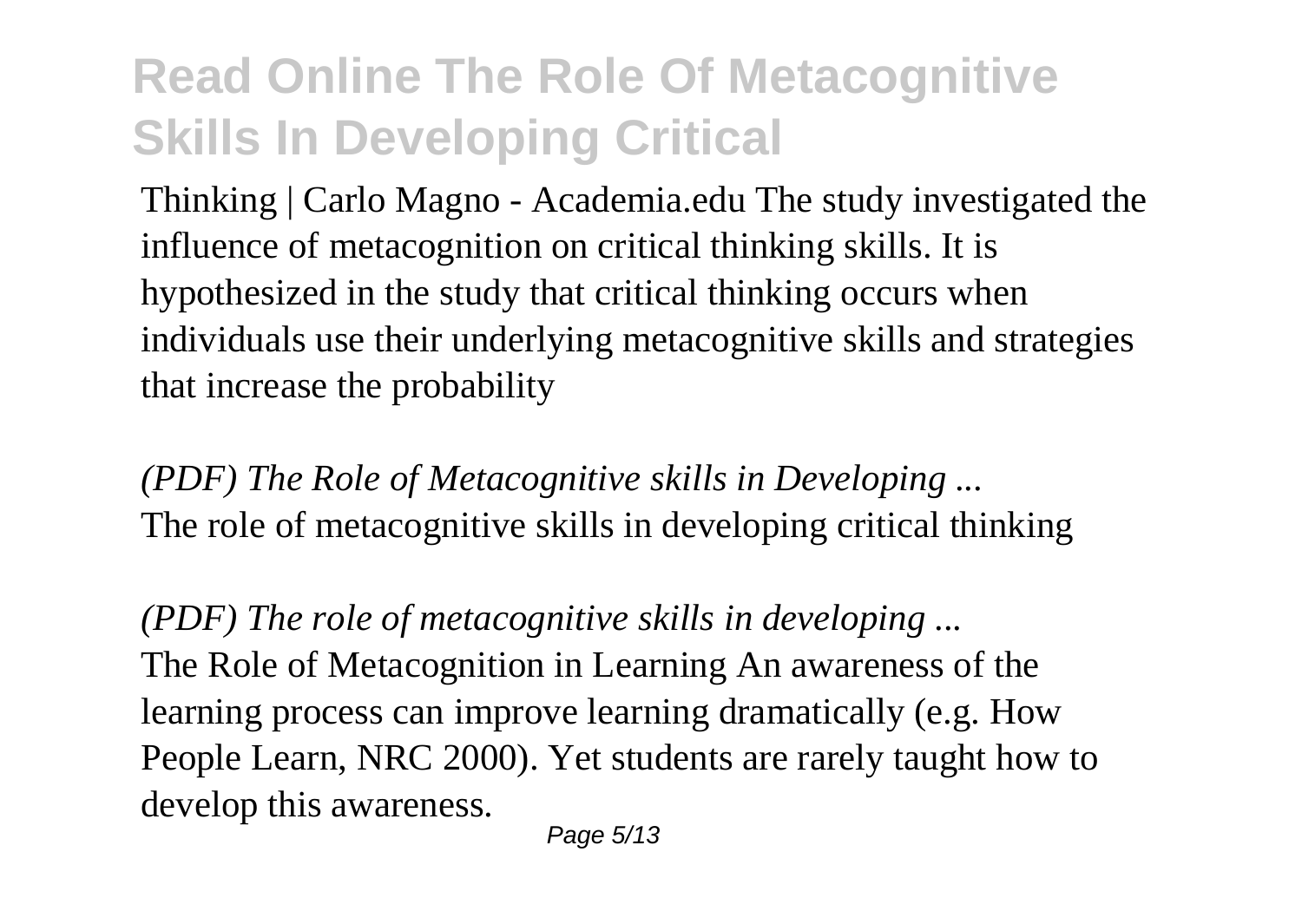#### *The Role of Metacognition in Learning - SERC*

Our research highlighted the role of metacognitive skills in problem solving and information search, and especially online search. The study was based on the first author's unpublished doctoral dissertation, and in this book it has been expanded and updated.

*Metacognitive Skill - an overview | ScienceDirect Topics* What is metacognition? Metacognition is often referred to as "thinking about thinking." But that's just a quick definition. Metacognition is a... Metacognition allows people to take charge of their own learning. It involves awareness of how they learn, an evaluation... Learners often show an ...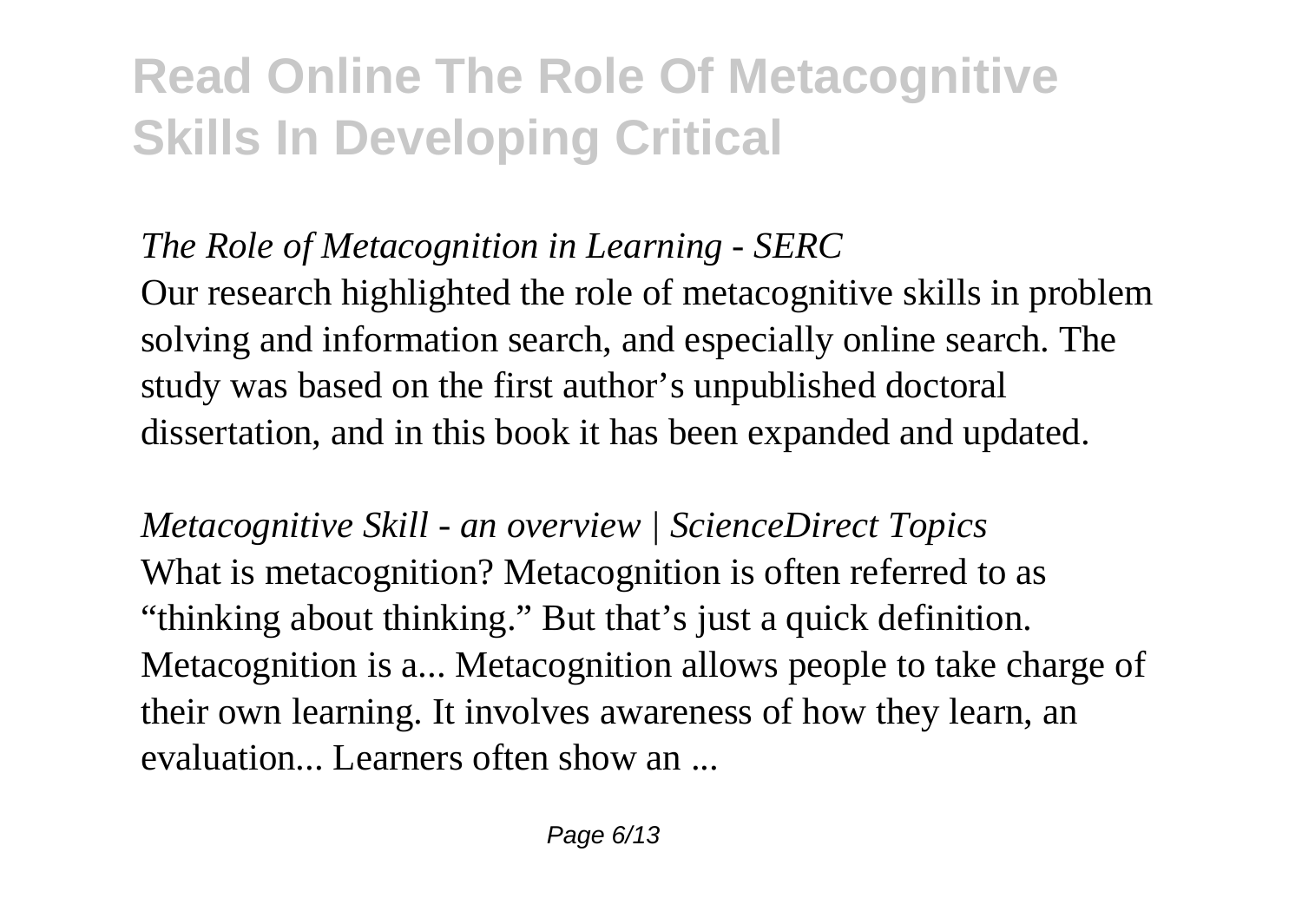*Metacognition And Learning: Strategies For Instructional ...* Metacognitive knowledge may be broken down further into knowledge of self, knowledge of tasks and knowledge of strategies (Cambridge Assessment, 2017) or, alternatively, declarative knowledge, procedural knowledge and conditional knowledge (Winne and Azavedo, 2014).

*A metacognitive approach to improving academic performance ...* Scarr and Zanden (1984) define metacognition as individuals' awareness and comprehension of processes of regulating their mental state, skills, memory and behaviour. An Analysis of Research on Metacognitive Teaching Strategies (Ellis et al 2014) concludes metacognition to be an effective strategy especially when used regularly and accompanied by effective teacher modelling. Page 7/13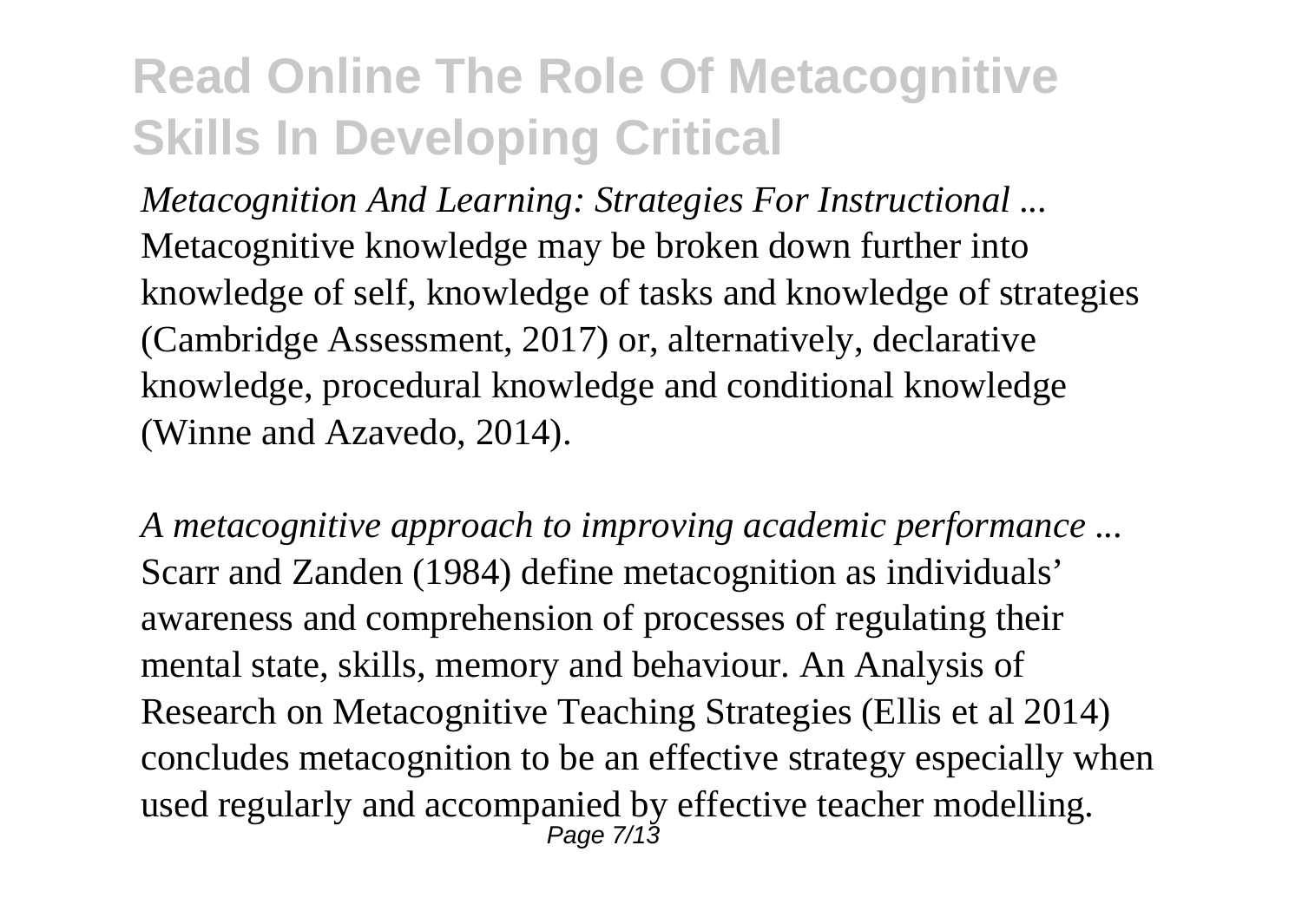#### *What is Metacognitive Knowledge?*

Teaching students better metacognitive technique provides them with life skills that will help them get better grades. As with any skill, it requires time, patience and practice. But helping them develop metacognitive skills at each stage of a task will help.

#### *8 Ways to Develop Metacognitive Skills*

So, metacognitive strategies involve reflecting on and regulating how you think. Having this skill is essential for improving your own productivity and effectiveness at school or work. When we apply metacognitive strategies, we become better learners. We can control not only our thoughts but also our actions much more effectively.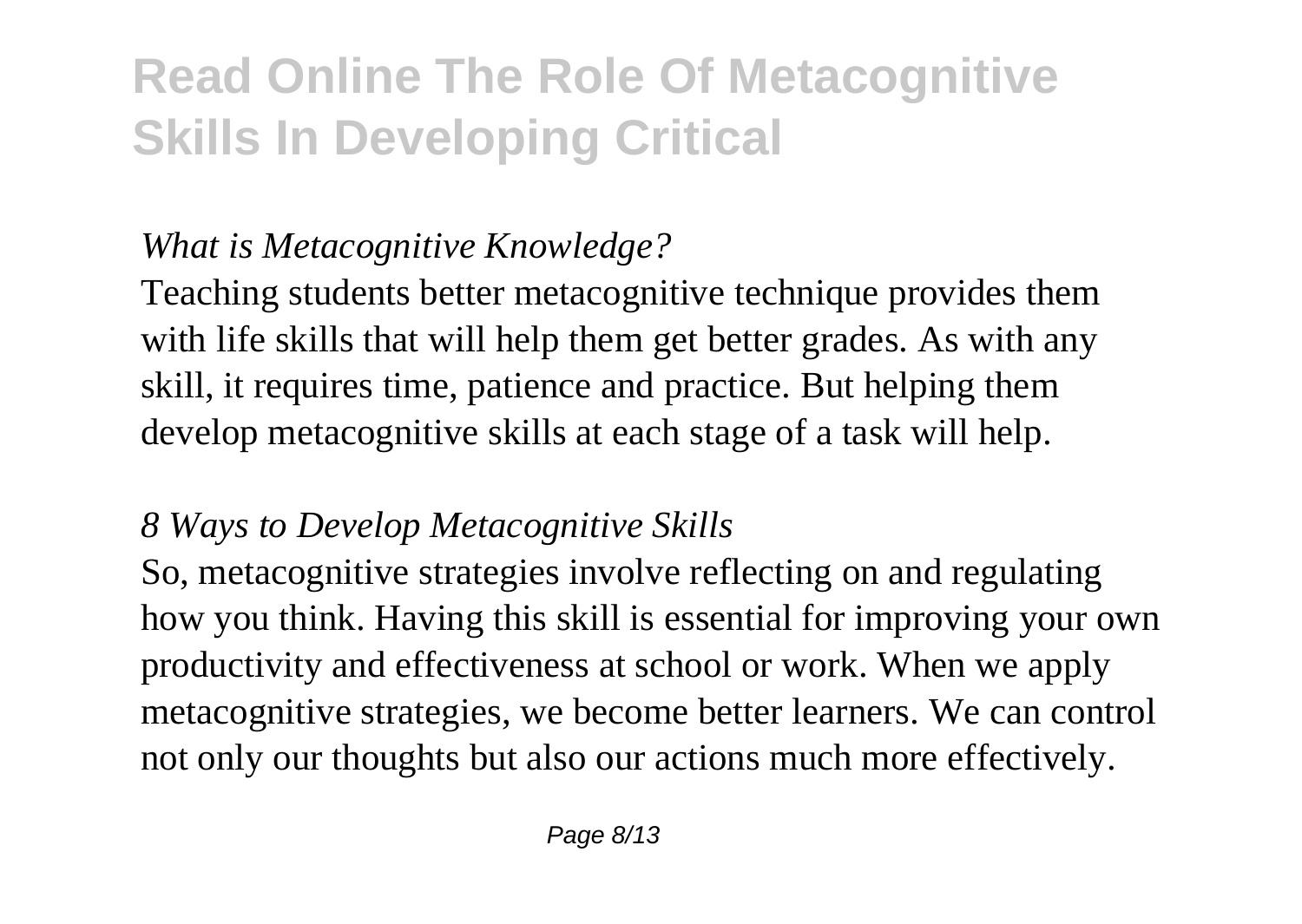*13 Examples of Metacognitive Strategies (2020)* Metacognition is a key component of musical performance. Metacognitive knowledge and skills are fundamental for musicians at all stages of their academic and professional career to allow them to structure, monitor, assess and, if needed, revise practice sessions toward specific performance goals.

*Frontiers | The Role of Metacognitive Skills in Music ...* The role of metacognition in music lessons. Making music is a complex activity that requires consistent practice and development of skills. In education, metacognition is known to be useful, as it helps students progress and make the most of their learning. However, in recent years, there has been research into the role metacognition can play in music performance. Page 9/13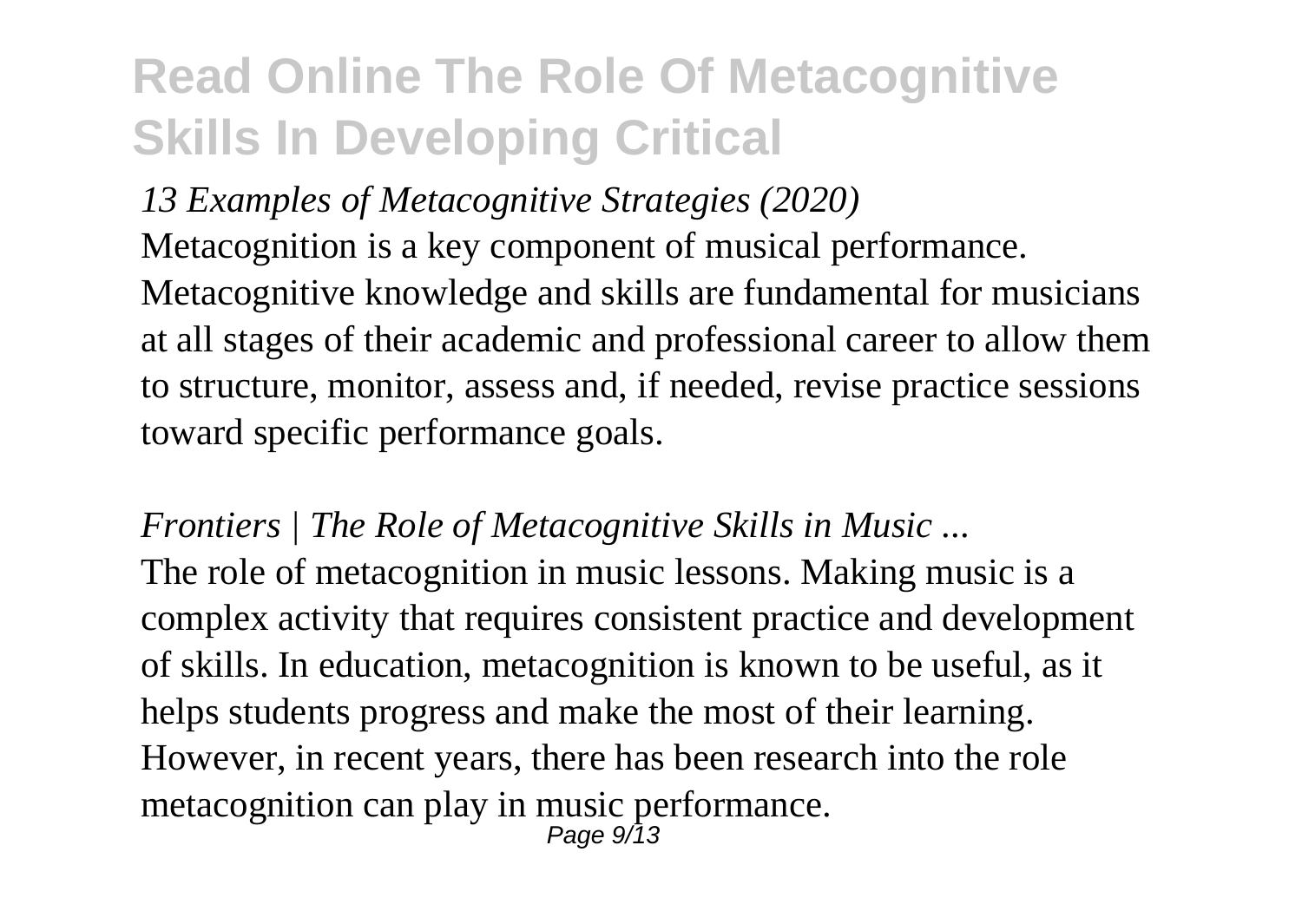*The role of metacognition in music lessons*

Role of metacognitive skills 139 The present study more specifically involves the five factors of critical thinking found in the WGCTA measured as an ability measure (Table 1). As an ability, it is manifested when individuals correctly perform the tasks represented by the five factors.

*The role of metacognitive skills in developing critical ...* Metacognition is viewed as the ability to think about o ne' s c urrent cognitive pr ocesses (Flavell, 1976). It is also called "cognition about cognition," which plays a top-down regulation role in...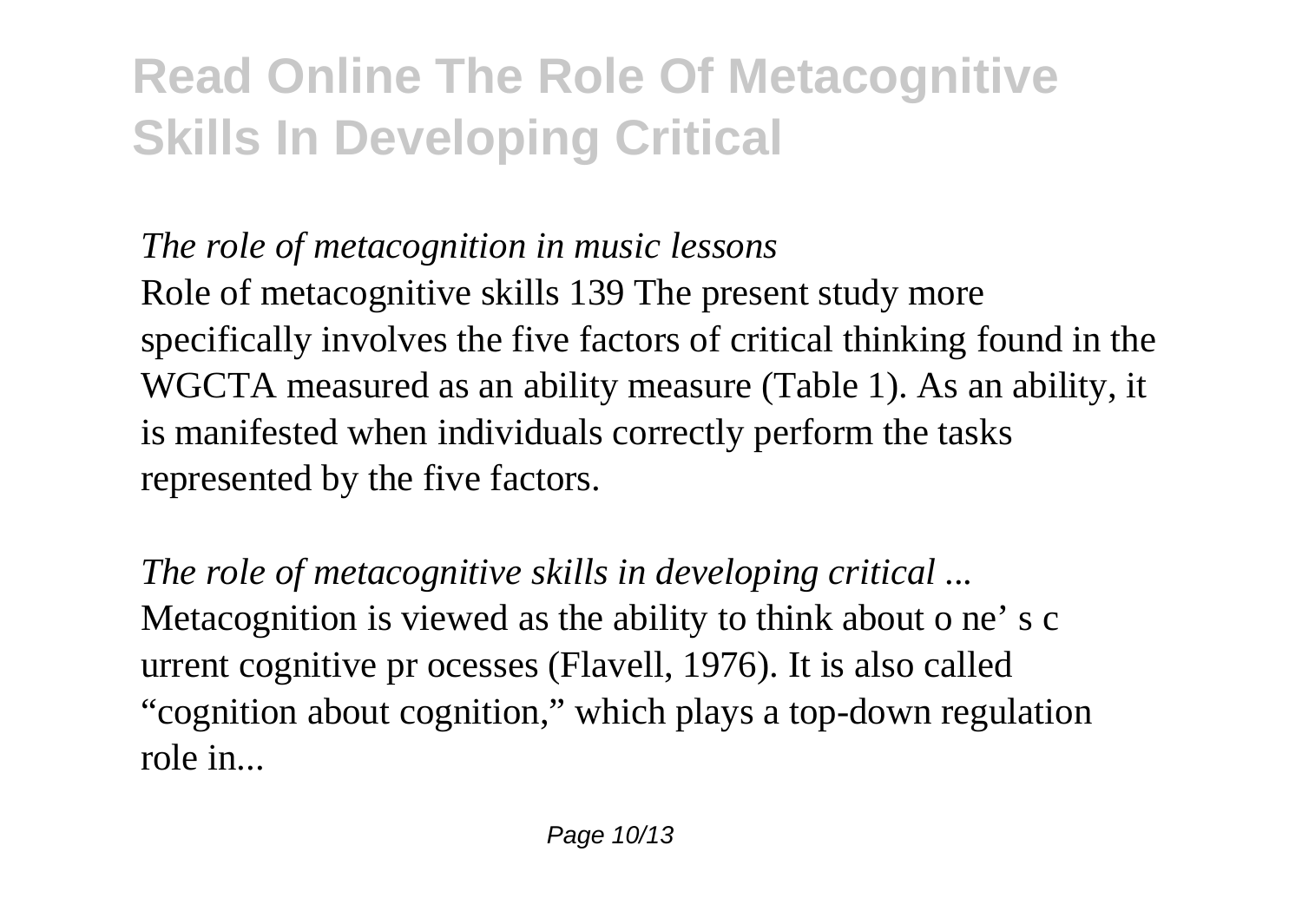*(PDF) The Role of Metacognitive Components in Creative ...* In higher education, metacognition is valued for the ways it charges and motivates students with self-regulation of their learning, and enables transference of skills and content through reflection and abstract comprehension.

*Encouraging Metacognition in the Classroom | Poorvu Center ...* Metacognitive strategies play an essential role in students' learning and achievement; therefore, identifying their antecedents should be considered. This study indicated how self-efficacy, as motivational beliefs, affects the meta-cognitive strategies of medical students using a SEM approach.

*The Role of Academic Self-Efficacy in Improving Students ...*  $P_{A}^{O}$  11/13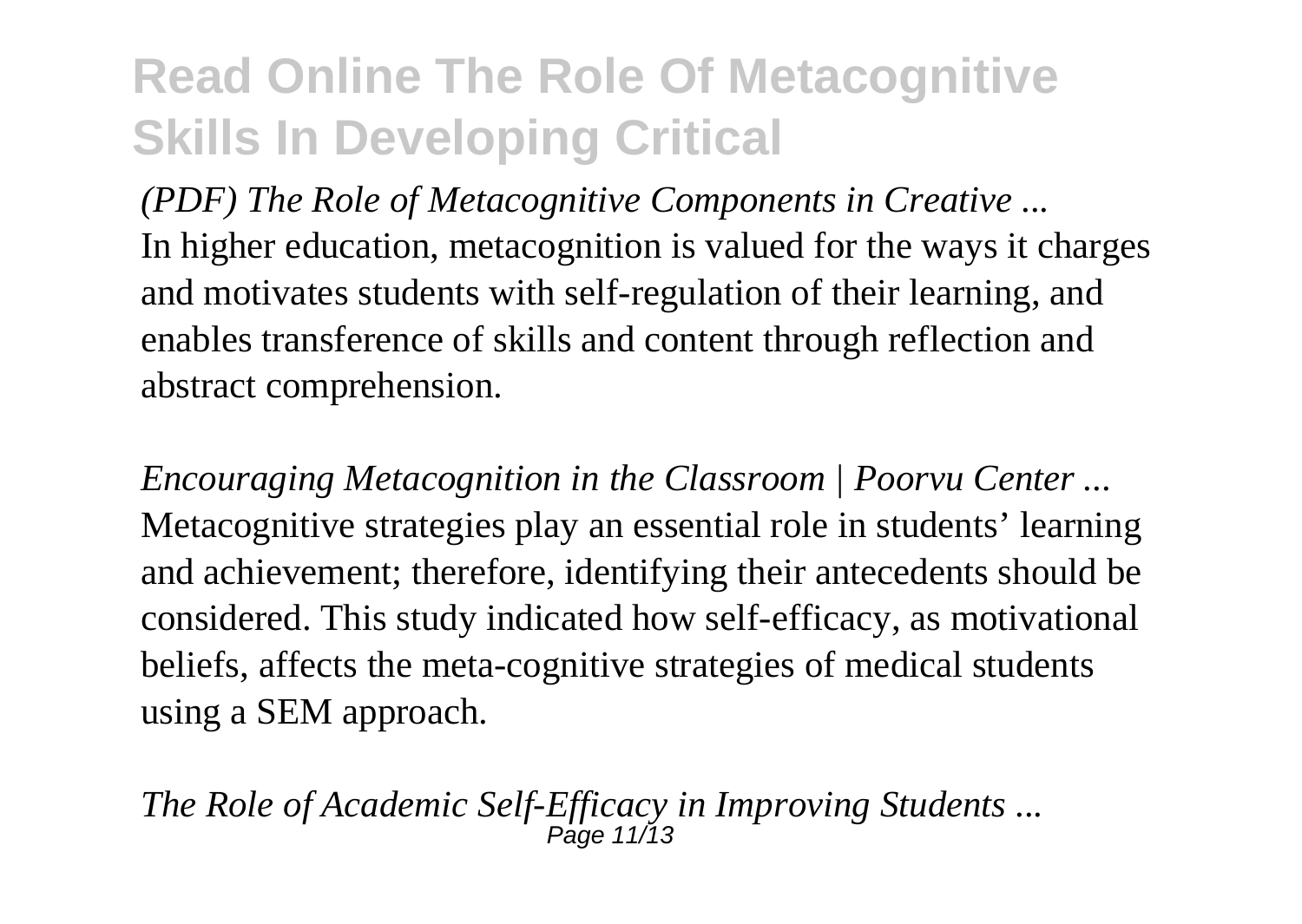The Advancement of Children's Verbal Referential Communication Skills: The Role of Metacognitive Guidance E. J. Robinson and W. P. Robinson International Journal of Behavioral Development 1982 5 : 3 , 329-355

*The Advancement of Children's Verbal Referential ...* Metacognition is a key component of musical performance. Metacognitive knowledge and skills are fundamental for musicians at all stages of their academic and professional career to allow them to...